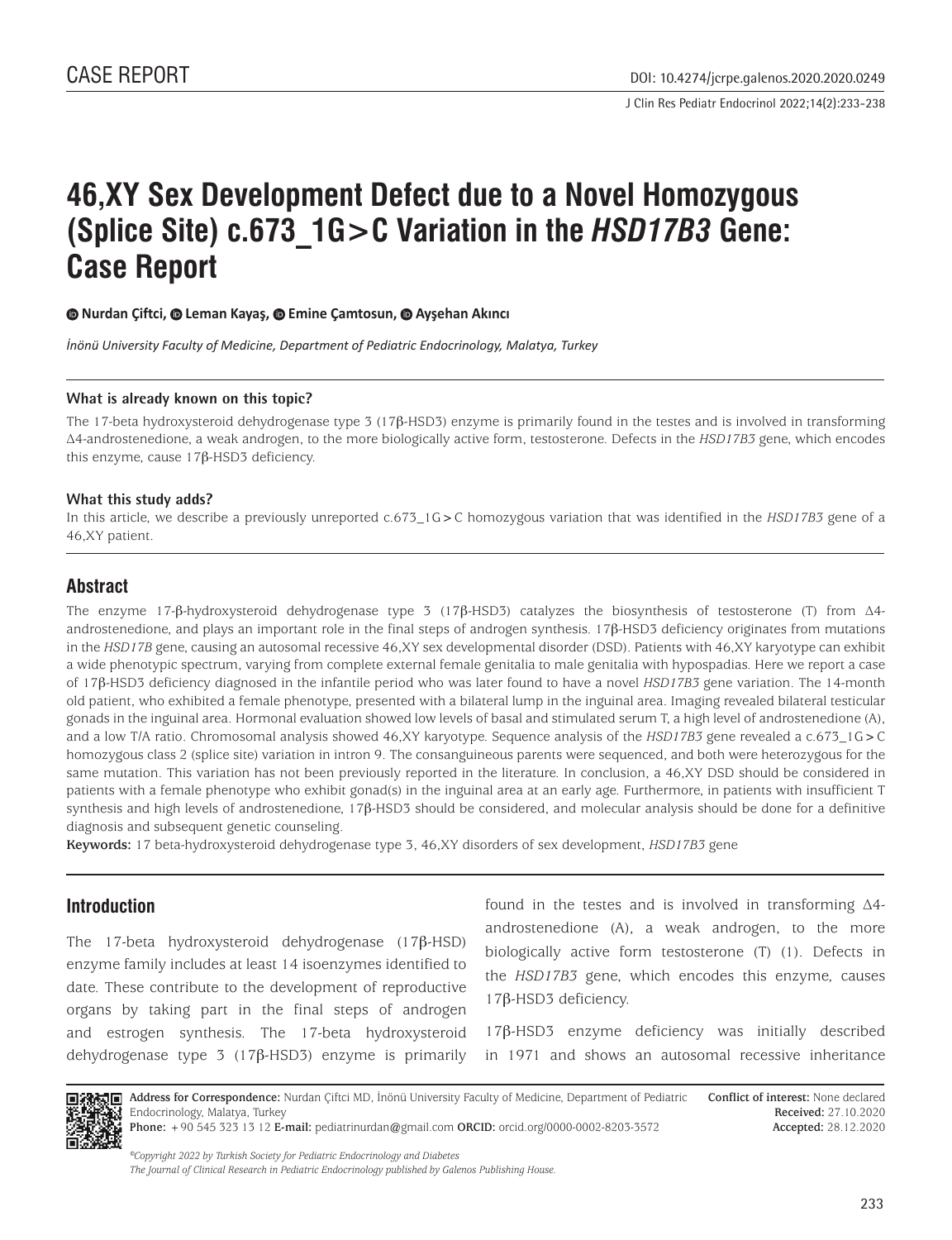(2,3). Although not known exactly, the incidence rate has been reported to be 1/147,000 live births and the rate of heterozygosity to be 1/135 (4). Furthermore, in populations with a high rate of consanguineous marriage, such as the Gaza Strip Arabs, the incidence has been reported to be as high as 1/100-300 (5,6). Problems in T synthesis during fetal development result in insufficient development of male external genital organs. Although T synthesis is insufficient, the production of anti-Müllerian hormone (AMH) continues normally and prevents the development of Mullerian structures (7).

These patients with a 46,XY karyotype can exhibit a wide phenotypic spectrum varying from female external genitalia to male external genitalia with hypospadias, or ambiguous genitalia with microphallus (8). During puberty, the increase in gonadotropin levels lead to an increase in A levels and extra-testicular conversion of A to T, which ultimately leads to evident virilization. The degree of virilization can vary depending on 17β-HSD3 isoenzyme residue in the testes and the activity of other isoenzymes, such as  $17\beta$ -HSD5 (9,10,11). Individuals with a 46,XX karyotype generally have normal female genitalia and are asymptomatic, making the condition difficult to diagnose (5,12).

In the laboratory analysis of 17β-HSD3 deficiency, low serum T levels and high serum A levels are observed. A human chorionic gonadotropin (hCG) stimulation test generally results in a serum T/A ratio of below 0.8 (13). A final diagnosis is made through molecular genetic testing.

In this article, we describe a case who presented with a history of bilateral lumps in the inguinal area during the infantile period, the patient's physical examination revealed external genitalia of female phenotype and palpable gonads. The evaluations were consistent with 17β-HSD3 deficiency, and a previously unreported  $c.673\_1G > C$  homozygous variation was identified in the *HSD17B3* gene of the 46,XY patient.

# **Case Report**

A 14-month old female patient presented with a history of a bilateral lump in the inguinal area. Her mother and father were first-degree cousins. Physical examination showed female-appearing external genitalia with the absence of clitoromegaly. Gonads were palpable in both inguinal regions. Ultrasound imaging revealed gonads that were compatible with testes in both inguinal areas, and no Mullerian structures were observed in the pelvis. It was speculated that the patient may have 46,XY disorder of sex development (DSD). Laboratory testing was used to assess gonad functions, showing that the serum follicle stimulating hormone level was 2.29 IU/L (0.26-3.0), luteinizing hormone (LH) was 1.19 IU/L (0.02-0.3), and T level was <0.693 nmol/L. Her serum AMH level was >73 ng/ML (maximum 3.9 for female, 9.9-444.1 for male) and inhibin B level was 388 ng/L (91-400). Evaluation of basal hormone levels revealed that T synthesis was insufficient. In order to precisely evaluate T synthesis ability, an hCG stimulation test was conducted. Both basal and stimulated serum T levels were found to be low and the serum T level did not increase following stimulation. The patient's T synthesis defect was confirmed. Serum T/A ratio was 0.14 (Table 1). A standard dose (250 µg) synacthen test was done to exclude disorders in which T synthesis defect and adrenal insufficiency may be seen together (such as 17-alpha hydroxylase deficiency). The test showed an adequate level of stimulated cortisol, and normal basal and stimulated serum progesterone and dehydroepiandrosterone sulphate levels. 17-alpha hydroxylase deficiency was ruled out. The karyotype was 46,XY, and fluorescence *in situ* hybridization analysis showed the absence of *SRY* gene variations. Pelvic magnetic resonance imaging (MRI) was used to comprehensively examine internal gonadal structures. The MRI revealed structures proximal to both inguinal canals that were compatible with testes, and a 30x4 mm structure that was compatible with vaginal tissue between the bladder and rectum. Diagnostic cystoscopy and laparoscopy showed the presence of gonads identical to testes in both inguinal canals. The vagina was 2 cm long. Since AMH levels were high and imaging showed the absence of Mullerian structures, gonadal dysgenesis was excluded.

A gonad biopsy was made for pathological evaluation. The pathology report stated "Bilateral testes containing seminiferous tubules and surrounded by the tunica albuginea were observed. Spermatogonia were not observed in the seminiferous tubules. Leydig cells were not present with hematoxylin and eosin staining. Of the immune markers used, Inhibin led to a strong positive immunoreaction in Sertoli cells and a mild positive immunoreaction in a small number of Leydig cells; calretinin led to a mild, positive reaction in Leydig cells; mild staining with PLAP; CD138

|                                          |  |  |  | Table 1. Serum androgen concentrations before and after |  |  |  |
|------------------------------------------|--|--|--|---------------------------------------------------------|--|--|--|
| human chorionic gonadotropin stimulation |  |  |  |                                                         |  |  |  |

| Serum hormone levels                                                         | Pre-hCG | Post-hCG |  |  |  |
|------------------------------------------------------------------------------|---------|----------|--|--|--|
| $T$ (nmol/L)                                                                 | < 0.693 | < 0.693  |  |  |  |
| DHT (nmol/L)                                                                 | 0.11    | 0.3      |  |  |  |
| Androstenedione $(\Delta 4)$ (nmol/L)                                        | < 0.83  | 3.83     |  |  |  |
| T/DHT                                                                        | 5.0     | 1.81     |  |  |  |
| T/A4                                                                         | 0.66    | 0.14     |  |  |  |
| T: testosterone, DHT: dihydrotestosterone, hCG: human chorionic gonadotropin |         |          |  |  |  |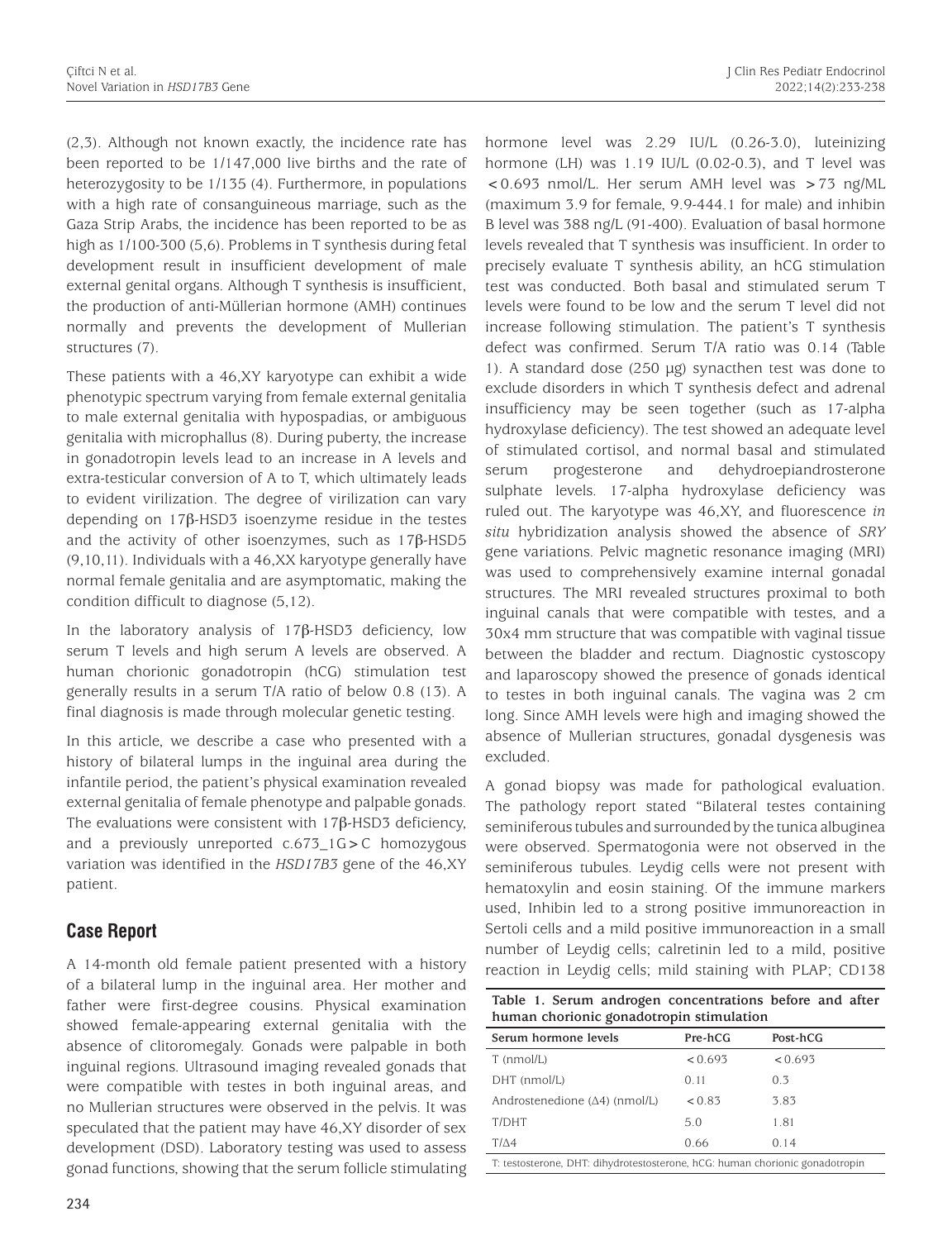negative; OCT3/4 negative; LH receptor showed a negative reaction." As the pathology report stated that the Leydig cells were insufficient and LH receptors were absent with specific staining, Leydig cell hypoplasia was considered but LH/ choriogonadotropin receptor *(LHCGR)* gene analysis revealed no mutation. The patient, who had a T synthesis defect as well as a low serum T/A ratio, and did not have adrenal insufficiency or gonadal dysgenesis, was considered to have 17β-HSD3 deficiency. A sequence analysis of the patient's *HSD17B3* gene revealed a c.673\_1G>C homozygous class 2 (splice site) variation on intron 9 (Figure 1). Both parents exhibited an identical heterozygous variation. This variation has not been reported in the literature previously, and was most likely pathological according to *in silico* analyses (Table 2). It was reported that in 46,XY patients with 17β-HSD3 deficiency who exhibit a total female phenotype, it is possible to achieve a penis size within normal limits through



Figure 1. *HSD17B3* gene, c.673\_1G>C homozygous class 2 (splice site) variation on intron 9

treatment with 25-50 mg/dose of intramuscular T for 3-9 months during the infantile period (14). Accordingly, our patient was treated with 50 mg/month of intramuscular T and gender determination was made based on response to treatment.

The parents gave their written consent for sharing the patient's examination, laboratory, imaging, and genetic results in scientific publications, on the condition that the child remains anonymous.

# **Discussion**

The clinical signs of 17β-HSD3 deficiency may vary due to its wide phenotypic spectrum. These 46,XY patients may have differing external genital appearances depending on the residual activity of enzymes. Patients most frequently have a complete external female genital structure, usually with separate urethral and vaginal openings. However, some patients have been reported to only have a short urogenital sinus (3,11,15). Patients with complete external female genitalia are usually diagnosed late, and are often raised as female individuals. These patients usually present during puberty with primary amenorrhea and varying degrees of virilization. In patients with evident lumps in the inguinal canals or labioscrotal folds, the palpation of gonads may lead to an early diagnosis, similar to our patient (4,11,16). 46,XY patients may less frequently present with micropenis and hypospadias, in which case the patient is generally raised as a male individual (5).

**Table 2. The** *in silico* **analysis, revealing the genetic variation in the** *HSD17B3* **gene of our patient**

| Gene HSD17B3                   |                          |  |  |  |
|--------------------------------|--------------------------|--|--|--|
| Genbank transcript ID          | NM-000197.2              |  |  |  |
| Chromosomal Locus              | 9q22.32                  |  |  |  |
| DbSNP                          | Novel                    |  |  |  |
| Variant                        | $c.673 - 1G > C$         |  |  |  |
| Variant Location               | Intron9                  |  |  |  |
| Variant Type                   | Splice-site              |  |  |  |
| <b>Mutation Taster</b>         | Disease causing          |  |  |  |
| Polyphen-2                     | Damaging                 |  |  |  |
| Varscak Splice-site Prediction | Class5 (Splicing Effect) |  |  |  |
| Eigen score                    | Pathogenic               |  |  |  |
| ExAC (allele frequency)        | Not found                |  |  |  |
| GnomAD exomes                  | No entry                 |  |  |  |
| <b>ClinVAR</b>                 |                          |  |  |  |
| Conservation                   | Conserved                |  |  |  |
| DANN score                     | 0.9952                   |  |  |  |
| <b>ACMG Classification</b>     | Likely pathogenic        |  |  |  |
| ACMG Pathogenity Criteria      | PVS1, PM2, PP3           |  |  |  |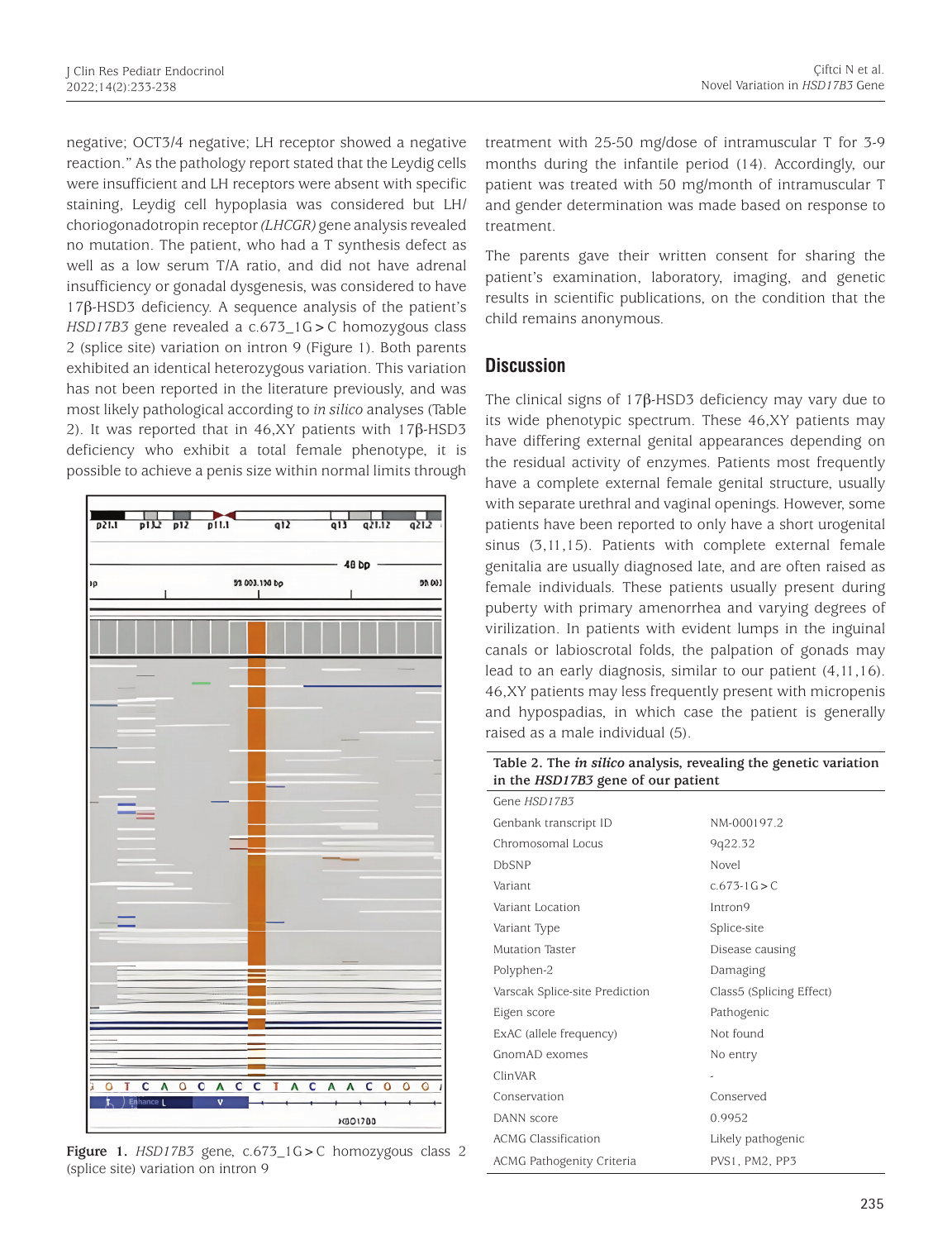Due to their female phenotype and evident virilization during puberty, 46,XY patients with 17β-HSD3 deficiency are clinically similar to other conditions, such as androgen insensitivity syndrome (AIS), partial  $5-\alpha$ -reductase type 2 deficiency, or steroidogenic factor 1 deficiency (17). Boehmer and colleagues reported that 19 patients who were initially believed to have AIS were diagnosed with 17β-HSD3 deficiency after further investigation (4). Leydig cell aplasia is also included in the differential diagnosis of 46,XY female patients who have been diagnosed at an early age.

The typical hormonal findings for 17β-HSD3 deficiency includes reduced T and increased A levels. While it is possible to diagnose patients through basal hormone levels during adulthood, puberty or minipuberty, an hCG stimulation test must be performed in the other age periods, or the diagnosis may be missed (11,13). In our patient, T levels did not increase with the hCG stimulation test and the T/A ratio was found to be low, suggesting 17β-HSD3 deficiency. Through imaging techniques, the observation of Wolffian structures and the absence of Mullerian structures are supportive in diagnosing 17β-HSD3 deficiency. However, since these findings are also present in both  $5\alpha$ -reductase deficiency and androgen receptor mutations, they are inadequate for a definitive diagnosis. In individuals with 17β-HSD3 deficiency, while histological examination can reveal near normal testicular structure at early ages, patients who reach adulthood with undescended testes usually display characteristics of testicular atrophy (exaggerated thickening of the basement membrane, evident decrease in the seminiferous tubule germinative epithelium, interstitial fibrosis, increased Leydig cells) (18). According to the literature, in the pathological examination of gonads that were removed for prophylactic measures, 2-3% of cases had germ cell tumors (19). In 40 patients diagnosed with 17β-HSD3 deficiency histological examination of testicular tissue stained with hematoxylin and eosin revealed that 5% of cases had germ cell tumors (18). On medical imaging, our patient had gonads in both inguinal canals that were compatible with testes and Müllerian structures were absent; moreover on the pathology report, the gonad biopsy was described as testicular tissue.

17β-HSD3 deficiency arises from the compound heterozygous or homozygous mutation of the *HSD17B3* gene. 17β-HSD3 deficiency shows an autosomal recessive inheritance pattern and is a frequent cause of 46,XY DSD among populations with high rates of consanguineous marriage. The *HSD17B3* gene consists of 11 exons and is located on chromosome 9q22. To date, more than 30 mutations have been identified in this gene, including insertion, exonic deletion, missense, and nonsense mutations (8,20,21,22,23). Most of these mutations have been identified in the Arab population of the Gaza strip. The most widespread mutation in the Arab population is the p.Arg80Gln mutation on exon 3 (4). In the Turkish population, c655-1;G-A, p.Ala188Val, and c.777-783del\_ GATAACC mutations have previously been identified (24). In a study by Özen et al (25), 20 patients being followed-up for 46,XY DSD, who did not have mutations in genes *SRD5A2* and *AR*, were analyzed using targeted next generation sequence (TNGS) analysis for 56 potential genes which may be involved in the etiology of 46,XY DSD. Mutations were identified in the *HSD17B3* gene in 30% of patients. It was reported that two patients had a homozygous p. Y287X variation, one patient had combined heterozygous p.R80Q and p.E93K variations, and three patients each had one homozygous p.T54A, p.R175T, or p.R80Q variation (25). The literature has reported no genotype-phenotype correlation in 17β-HSD3 deficiency (26). Our patient exhibited a c.673\_1G>C homozygous class 2 (splice site) variation in intron 9 of the *HSD17B3* gene. This variant has not been previously reported in the Human Gene Mutation Database. *In silico* analyses (Human Splicing Finder; VarSome; Mutation- Taster; https://varsome.com) predicted this variant as likely to be pathogenic.Similar to other DSDs, gender selection proves to be a difficult decision in individuals with 17β-HSD3 deficiency, especially in cases diagnosed at an early age. The 2006 report of the Chicago Consensus Meeting recommends discussing both the fertility potential (unclear) and the development of sexual identity (mostly male) while determining sex in patients with 17β-HSD3 deficiency diagnosed during infancy (27). Male individuals with cryptorchidism and 17β-HSD3 deficiency show regression in spermatogenesis over time. These patients have an uncertain fertility potential, and a fertile 46,XY patient has not been previously identified. Gonads that are preserved should be lowered into the scrotum and routinely checked for malignancy (18,27). However, prepubescent gonadectomy is recommended for patients that are raised female because of the potential risks of germ cell tumors and virilization caused by a pubertal increase in androgens.

A significant proportion of female individuals (39-64%) who did not undergo gonadectomy and experienced virilization during their adolescence, later transitioned to the male sex (28). However, females who did undergo gonadectomy during their childhood were usually satisfied and very few individuals exhibited a desire for future sex change (4,8,29). It was reported that no individual with male-dominant phenotype who was raised as a male desired a change in sex (28).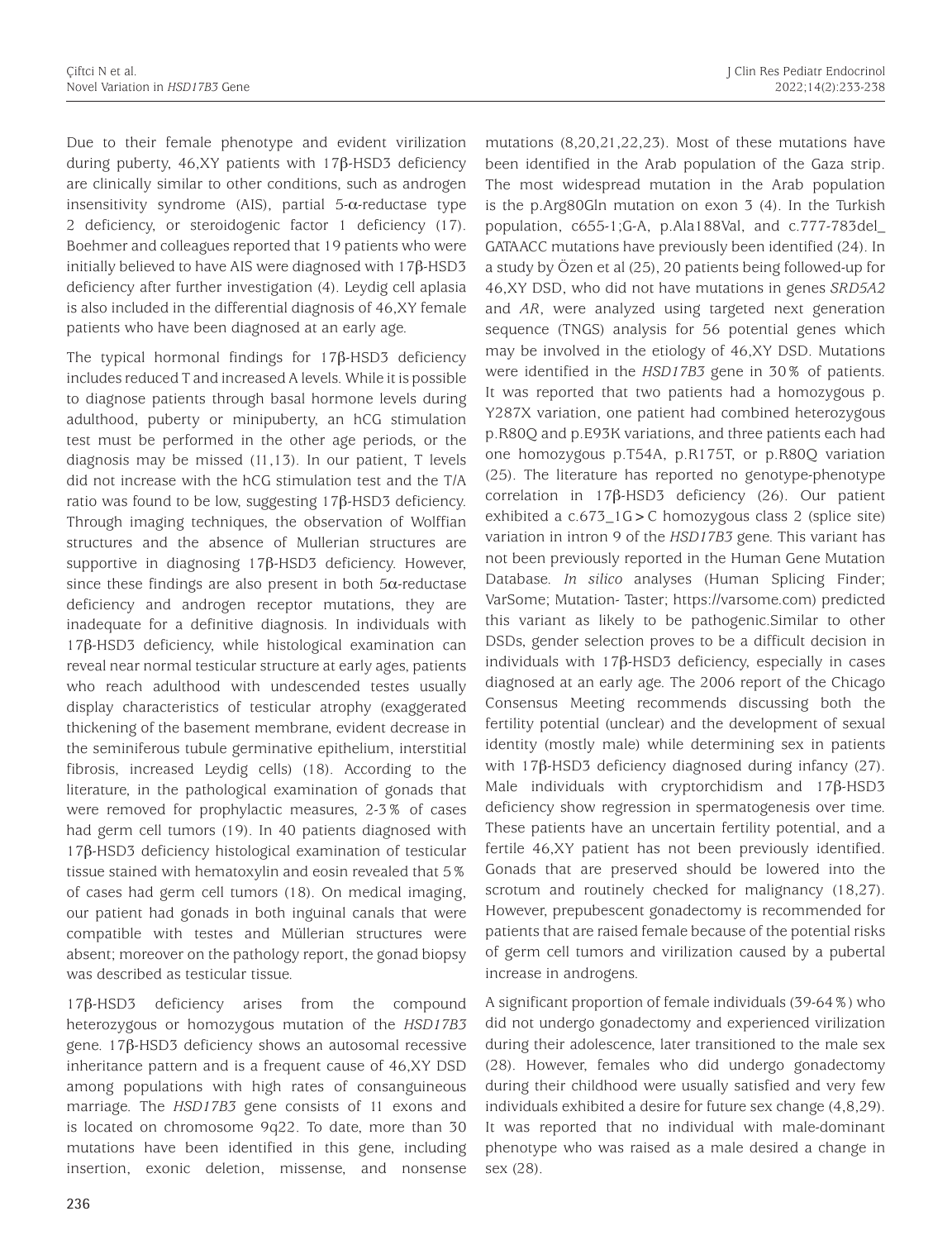It is crucial that every case is evaluated individually while trying to determine sex. Since our patient was diagnosed early and evaluations showed that the patient and family embraced the individual's male identity, T-based treatments were given and the patient awaited the response of the external genital structures to androgen therapy. We plan to determine the sex based on the patient's response to the treatment.

# **Conclusion**

17β-HSD3 deficiency is an autosomal recessive form of 46,XY DSD. Although the diagnosis can be made with the appropriate endocrinological evaluations, it is confirmed by molecular genetic analysis. Our case showed a novel variation (c.673\_1G> C homozygous) in the *HSD17B3* gene. 46,XY DSD should be considered in females who present with inguinal lumps and/or mild clitoromegaly during infancy or childhood, and in adolescent females who experience virilization during puberty. For a definitive diagnosis and subsequent genetic counseling, molecular analysis should be performed in cases with insufficient T synthesis and high androstenedione levels who are suspected of 17β-HSD3 deficiency. An early and accurate diagnosis is important for determining sex, patient management, and genetic counseling.

## **Ethics**

**Informed Consent:** Consent form was filled out by all participants.

**Peer-review:** Externally peer-reviewed.

## **Authorship Contributions**

Surgical and Medical Practices: Nurdan Çiftci, Leman Kayaş, Emine Çamtosun, Ayşehan Akıncı, Concept: Nurdan Çiftci, Emine Çamtosun, Ayşehan Akıncı, Design: Nurdan Çiftci, Emine Çamtosun, Ayşehan Akıncı, Data Collection or Processing: Nurdan Çiftci, Analysis or Interpretation: Nurdan Çiftci, Emine Çamtosun, Ayşehan Akıncı, Literature Search: Nurdan Çiftci, Emine Çamtosun, Writing: Nurdan Çiftci, Emine Çamtosun, Ayşehan Akıncı.

**Financial Disclosure:** The authors declared that this study received no financial support.

# **References**

- 1. Moeller G, Adamski J. Integrated view on 17beta-hydroxysteroid dehydrogenases. Mol Cell Endocrinol 2009;301:7-19. Epub 2008 Nov 5
- 2. Saez JM, De Peretti E, Morera AM, David M, Bertrand J. Familial male pseudohermaphroditism with gynecomastia due to a testicular 17-ketosteroid reductase defect. Studies in vivo. J Clin Endocrinol Metab 1971;32:604-610.
- 3. Saez JM, Morera AM, De Peretti E, Bertrand J. Further in vivo studies in male pseudohermaphroditism with gynecomastia due to a testicular 17-ketosteroid reductase defect (compared to a case of testicular feminization) | Clin Endocrinol Metab 1972;34:598-600.
- 4. Boehmer AL, Brinkmann AO, Sandkuijl LA, Halley DJ, Niermeijer MF, Andersson S, de Jong FH, Kayserili H, de Vroede MA, Otten BJ, Rouwé CW, Mendonça BB, Rodrigues C, Bode HH, de Ruiter PE, Delemarre-van de Waal HA, Drop SL. 17β-hydroxysteroid dehydrogenase-3 deficiency: diagnosis, phenotypic variability, population genetics and world wide distribution of ancient and de novo mutations. J Clin Endocrinol Metab 1999;84:4713-4721.
- 5. Rösler A, Silverstein S, Abeliovich D. A (R80Q) mutation in 17 betahydroxysteroid dehydrogenase type 3 gene among Arabs of Israel is associated with pseudohermaphroditism in males and normal asymptomatic females. J Clin Endocrinol Metab 1996;81:1827-1831.
- 6. Rösler A. 17 beta-hydroxysteroid dehydrogenase 3 deficiency in the Mediterranean population. Pediatr Endocrinol Rev 2006;3:455-461.
- 7. Cools M, Köhler B. Disorders of Sex Development. Brook's Clinical Pediatric Endocrinology 7th Edition, 2020;114.
- 8. George MM, New MI, Ten S, Sultan C, Bhangoo A. The clinical and molecular heterogeneity of 17βHSD-3 enzyme deficiency. Horm Res Paediatr 2010;74:229-240. Epub 2010 Aug 3
- 9. Andersson S, Russell DW, Wilson JD. 17 beta-Hydroxysteroid dehydrogenase 3 deficiency. Trends Endocrinol Metab 1996;7:121- 126.
- 10. Eckstein B, Cohen S, Farkas A, Rösler A. The nature of the defect in familial male pseudohermaphroditism in Arabs of Gaza. J Clin Endocrinol Metab 1989;68:477-485.
- 11. Lee YS, Kirk JM, Stanhope RG, Johnston DI, Harland S, Auchus RJ, Andersson S, Hughes IA. Phenotypicvariability in 17betahydroxysteroid dehydrogenase-3 deficiency and diagnostic pitfalls. Clin Endocrinol (Oxf) 2007;67:20-28. Epub 2007 Apr 27
- 12. Mendonca BB, Arnhold IJ, Bloise W, Andersson S, Russell DW, Wilson JD. 17Beta-hydroxysteroid dehydrogenase 3 deficiency in women. J Clin Endocrinol Metab 1999;84:802-804.
- 13. Faisal Ahmed S, Iqbal A, Hughes IA.The testosterone: androstenedione ratio in male under masculinization. Clin Endocrinol (Oxf) 2000;53:697- 702.
- 14. Gross DJ, Landau H, Kohn G, Farkas A, Elrayyes E, el-Shawwa R, Lasch EE, Rösler A. Male pseudohermaphroditism due to 17 betahydroxysteroid dehydrogenase deficiency: gender reassignment in early infancy. Acta Endocrinol (Copenh) 1986;112:238-246.
- 15. Bertelloni S, Maggio MC, Federico G, Baroncelli G, Hiort O. 17betahydroxysteroid dehydrogenase-3 deficiency: a rare endocrine cause of male-to-female sex reversal. Gynecol Endocrinol 2006;22:488-494.
- 16. Andersson S, Geissler WM, Wu L, Davis DL, Grumbach MM, New MI, Schwarz HP, Blethen SL, Mendonca BB, Bloise W, Witchel SF, Cutler GB Jr, Griffin JE, Wilson JD, Russel DW. Molecular genetics and pathophysiology of 17 beta-hydroxysteroid dehydrogenase 3 deficiency. J Clin Endocrinol Metab 1996;81:130-136.
- 17. Cools M, Hoebeke P, Wolffenbuttel KP, Stoop H, Hersmus R, Barbaro M, Wedell A, Brüggenwirth H, Looijenga LH, Drop SL. Pubertal androgenization and gonadal histology in two 46, XY adolescents with NR5A1 mutations and predominantly female phenotype at birth. Eur J Endocrinol 2012;166:341-349. Epub 2011 Nov 11
- 18. Mendonca BB, Gomes NL, Costa EM, Inacio M, Martin RM, Nishi MY, Carvalho FM, Tibor FD, Domenice S. 46,XY disorder of sex development(DSD) due to 17b-hydroxysteroid dehydrogenasetype 3 deficiency. J Steroid Biochem Mol Biol 2017;165:79-85. Epub 2016 May 6